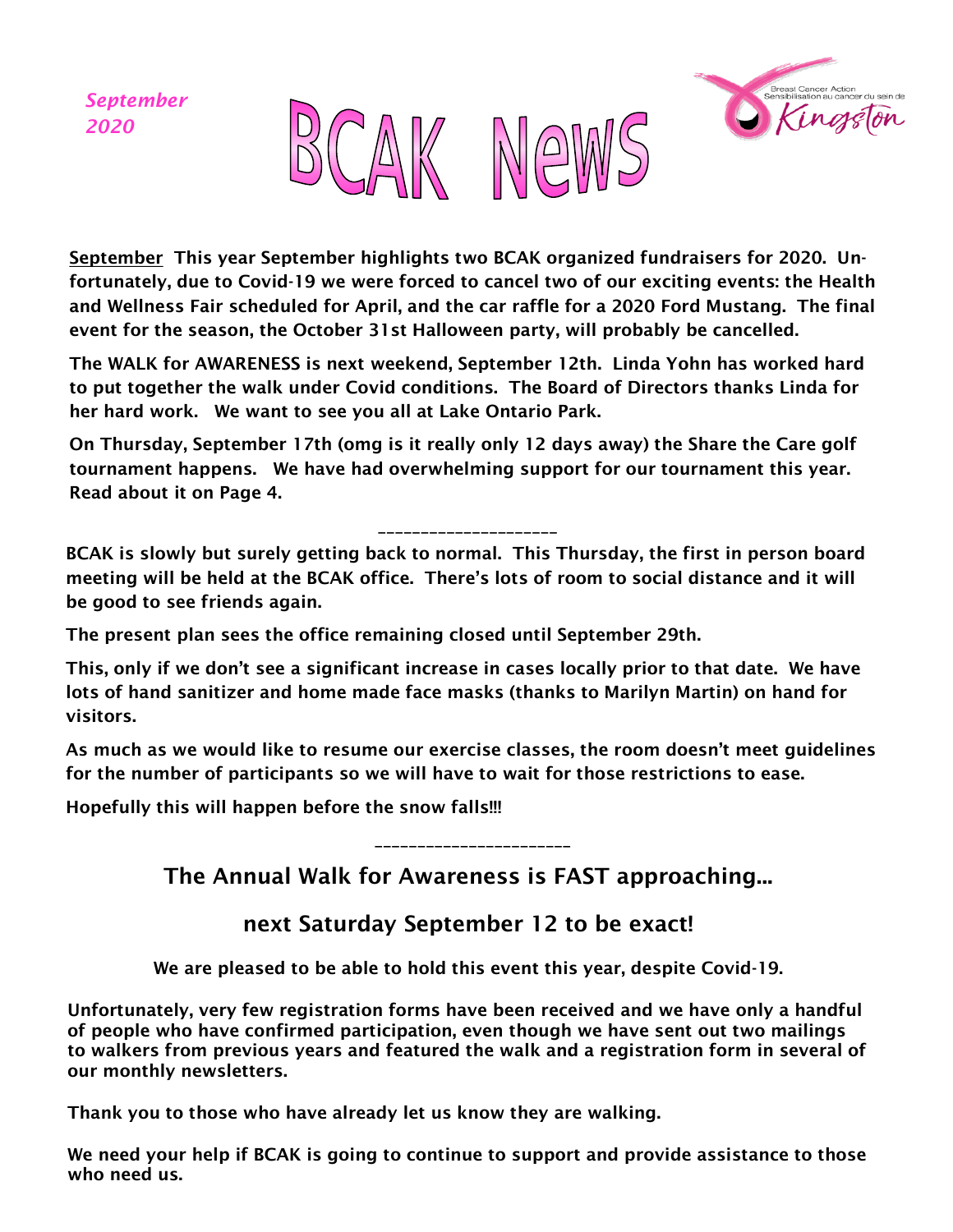What you need to know about the walk:

- It will be held Saturday, September 12th at Lake Ontario Park
- The official walk will be from  $1:00$  to  $4:00$  p.m.
- The Walk will proceed rain or shine
- The \$20.00 registration fee will be waived if you have \$100.00 worth of sponsorship
- Download the registration form from the website … bcakingston.ca or print page 5 of this newsletter
- If you can't join us or don't wish to risk going to the park, walk at home in your neighbourhood, on the golf course, wherever or whenever you wish. Feel safe walking
- We have put measures in place at Lake Ontario Park to ensure your safety. These measures were approved by the City of Kingston and were a prerequisite to being granted access to the park.
- We will have a pink table with a limited number of items available for purchase.
- WEAR PINK—NO MATTER WHERE AND WHEN YOU CHOOSE TO WALK. Take pictures and send them to email.bcak@gmail.com so we can post to our website.

## SEE YOU SATURDAY—LAKE ONTARIO PARK—1:00 P.M.



### *Topless and proud of it: Dartmouth woman embracing life after double mastectomy*

Christina Belding says she'd rather 'have a flat start than [try] to reinvent the past with boobs'

If you missed this story in the news several weeks ago, cut and paste the link below and enjoy. It's an interesting take on breast cancer.

http://cbc.ca/news/canada/nova-scotia/mastectomy-double-breast-cancer-dartmouth-nova-scotia -woman-1.5691317

\_\_\_\_\_\_\_\_\_\_\_\_\_\_\_\_\_\_\_\_\_\_\_\_\_\_\_\_\_\_\_\_\_\_\_\_\_\_\_\_\_\_

Sincere thanks to the following for their generous donations to Breast

Cancer Action Kingston in the month of August

Sarah Allinson Mary Cassidy Mrs. Palmier Stevenson-Young Sona Moffat

Bev Martin National Shirley Henderson Suzanne Gilbert **Audrey Shillington**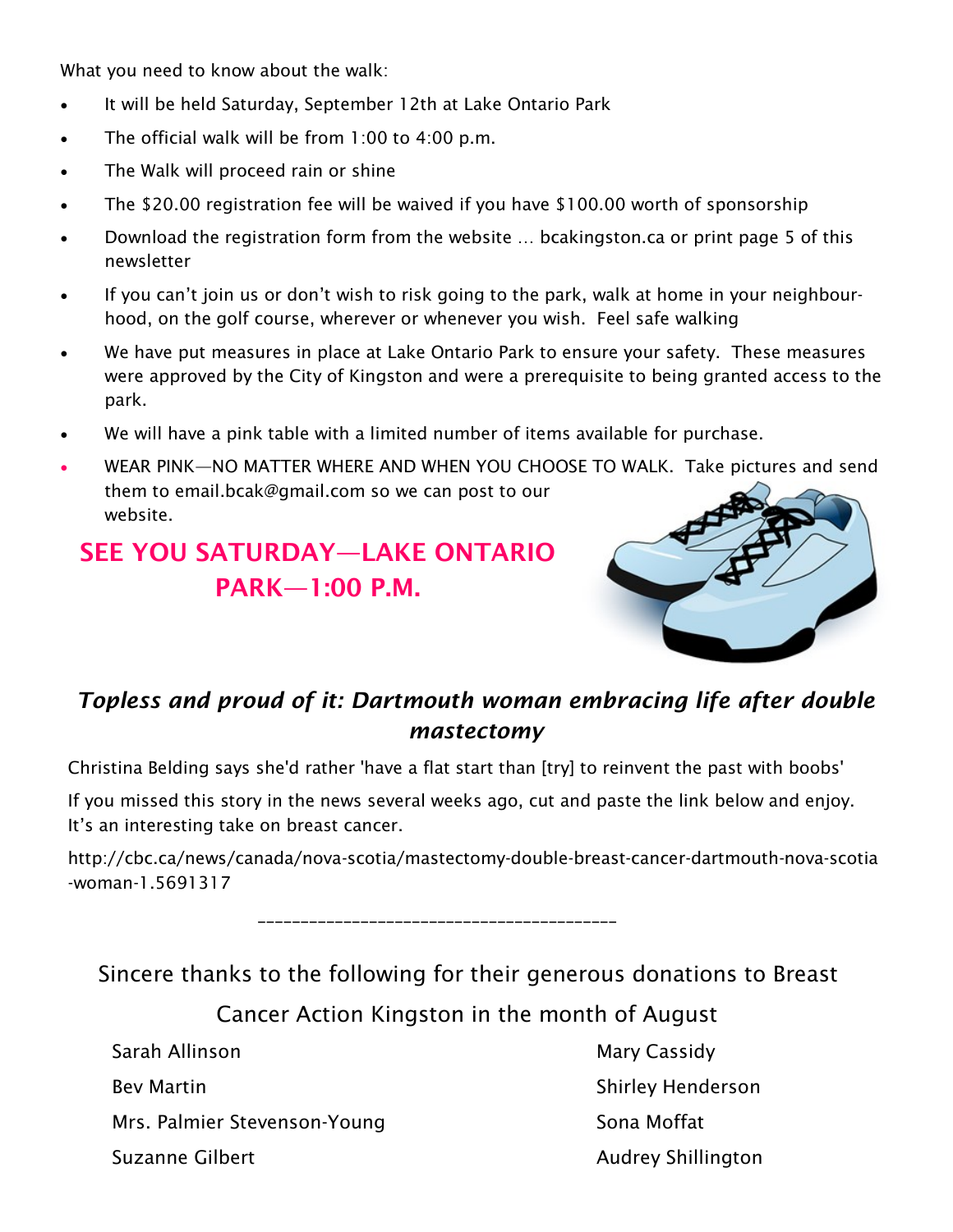



**Annual Walk** 

Saturday September 12, 2020 Lake Ontario Park

Or Anywhere you prefer to walk at anytime you wish to walk!

PLEASE COLLECT ALL PLEDGES BEFORE THE EVENT and bring them with you to the event or deliver /mail to the office on Dalton Avenue.

Registration for the event is \$20.00 Youth 12 and under are free.

Breast Cancer Action Kingston (BCAK) does not rent, sell or trade our mailing lists. The information you provide will be used solely to recognize donations.

Receipts for tax purposes will be issued for amounts of \$20 or more ONLY IF ALL INFORMATION PROVIDED IS COMPLETE AND LEGIBLE.

Please make any cheques payable to: Breast Cancer Action Kingston

Name of Participant (please print clearly)

Email address OR Full Mailing Address

Phone number

| Donor Name                                                                                           | Email Address (preferred) or Full Mailing Address | Postal Code | Phone          | Pledge           | Collected    | Owing | Cash |
|------------------------------------------------------------------------------------------------------|---------------------------------------------------|-------------|----------------|------------------|--------------|-------|------|
| Please Print Clearly                                                                                 |                                                   |             | Number         | Amount           |              |       | /Chq |
|                                                                                                      |                                                   |             |                |                  |              |       |      |
|                                                                                                      |                                                   |             |                |                  |              |       |      |
|                                                                                                      |                                                   |             |                |                  |              |       |      |
|                                                                                                      |                                                   |             |                |                  |              |       |      |
|                                                                                                      |                                                   |             |                |                  |              |       |      |
|                                                                                                      |                                                   |             |                |                  |              |       |      |
|                                                                                                      |                                                   |             |                |                  |              |       |      |
|                                                                                                      |                                                   |             |                |                  |              |       |      |
|                                                                                                      |                                                   |             |                |                  |              |       |      |
|                                                                                                      |                                                   |             |                |                  |              |       |      |
|                                                                                                      |                                                   |             |                |                  |              |       |      |
| Registration Fee (add \$20 if \$100 not collected in pledges)<br>Charitable Number 89056 7241 RR0001 |                                                   |             |                |                  |              |       |      |
| Are you a Survivor? Yes No                                                                           |                                                   |             |                |                  |              |       |      |
|                                                                                                      |                                                   |             | <b>PLEDGED</b> | <b>COLLECTED</b> | <b>OWING</b> |       |      |

I hereby release and discharge Breast Cancer Action Kingston and all sponsors from any claims, injuries, losses and liabilities suffered as a result of my participation in this event. This release also applies to any person to whom I am a parent or guardian and who is under the age of 18 years and will be accompanying me at this event. By participating in a BCAK event: I grant permission to photograph and videotape me in the course of my participation in the event, and to use my name and any photographs and videotapes of me.

Participant's Signature

**BCAK Official as Witness:**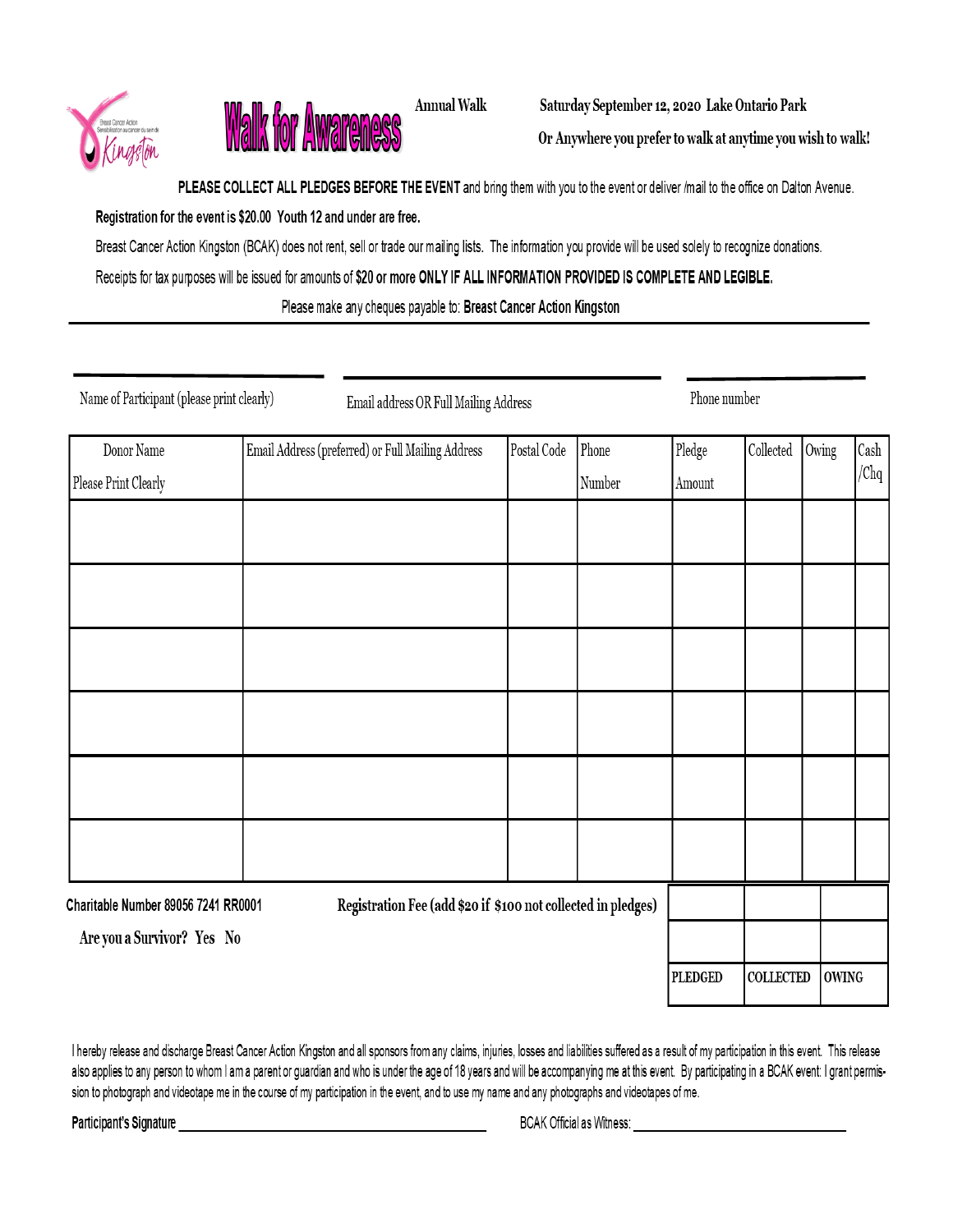

# Nanny Angel Network Free Specialized Childcare for Mothers with Cancer

When a mom is confronted with a cancer diagnosis, one of her first thoughts is, how will I continue to care for my children, and will they be ok? A parent's cancer diagnosis means a disruption in regular routines, which can have a big impact on children's lives. Left unaddressed the trauma of a parent's illness can lead to a lifetime of mental health issues. Recognizing that kids need the tools to cope with their mom's diagnosis, and mom needs the time to rest without worrying about her kids' emotional well-being, Audrey Guth started the Nanny Angel Network (NAN) in 2009.

NAN is a registered charity that provides free, specialized, Child Life informed childcare to families living with cancer in the GTA and Kingston. NAN's flagship program, Nanny Angel Network Program for Children, provides a carefully screened and specially trained Nanny Angel volunteer for 4 hours per week of in-home support for families with children up to the age of 16. The Nanny Angel engages kids in fun, age-appropriate play and interaction that helps them build resilience so they can grow up to be healthy adults. In the case of a bereavement, NAN provides up to a year of additional support to families through their loss. The Nanny Angel's specialized grief training equips them to help children navigate moments of intense grief that can arise after a parent's death.

NAN delivers a variety of programs for kids 16 and under to help lessen the impact of cancer. NAN's Homework Club provides a homework buddy to guide, encourage and help problem solve, so that kids can maintain a school routine and build confidence. And in the summer, NAN offers families struggling financially with a subsidy through the Ronda Green Camp Program for Children, so kids can attend summer camp.

The Nanny Angel Network first opened its doors in Kingston in October 2019. Supervised by NAN's Certified Child Life Specialist, Nanny Angel volunteers are trained on how to answer questions from kids about cancer, death and dying and also provide them with coping skills to help navigate their mom's illness, giving them a sense of normalcy, so they have the chance to be kids for just a little bit longer.

If you or anyone you know could benefit from these programs, please reach out to NAN at [https://](https://nannyangelnetwork.com/request-a-nanny-angel/) [nannyangelnetwork.com/request-a-nanny-angel/](https://nannyangelnetwork.com/request-a-nanny-angel/) or call at 613-417-3832 x8.

If you or anyone you know would like to inquire about becoming a Nanny Angel volunteer, please contact Barb Mundell, Program Manager at Kingston at 416-730-0025 or visit [https://](https://nannyangelnetwork.com/apply/) [nannyangelnetwork.com/apply/](https://nannyangelnetwork.com/apply/) to apply.